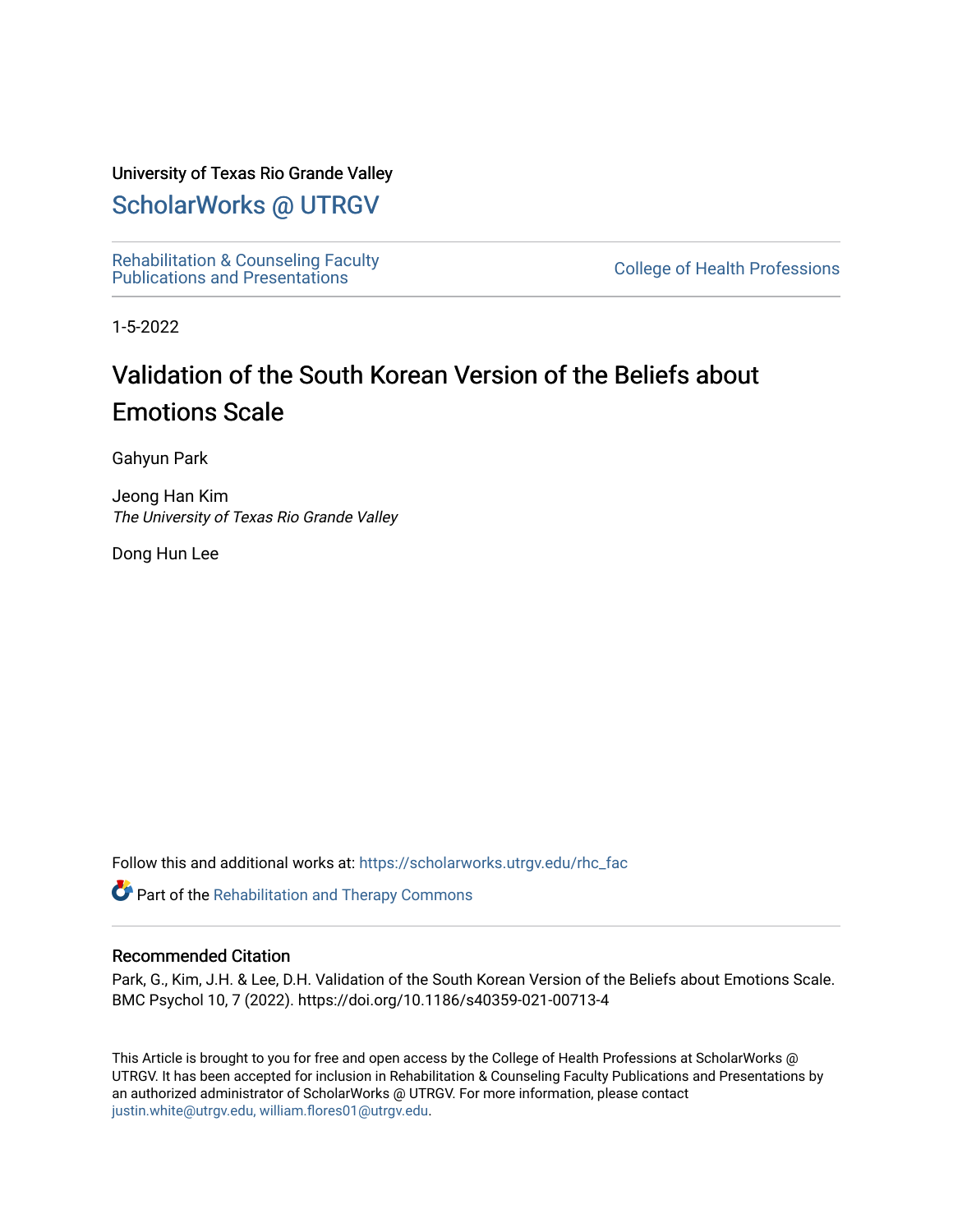# **RESEARCH**

# **Open Access**

# Validation of the South Korean Version of the Beliefs about Emotions Scale



Gahyun Park<sup>1</sup>  $\Phi$ [,](http://orcid.org/0000-0001-9086-8302) Jeong Han Kim<sup>2</sup> and Dong Hun Lee<sup>1[\\*](http://orcid.org/0000-0001-9226-7631)</sup>  $\Phi$ 

# **Abstract**

**Background:** Beliefs about the unacceptability of experiencing or expressing negative emotions can contribute to diverse psychological symptoms and associated with poor treatment outcomes and low treatment attempts. The Beliefs about Emotions Scale (BES) was developed to assess such beliefs based on the cognitive-behavioral models; however, no study has reported on the psychometric properties of the BES in Korea. The present study aimed to cross-culturally adapt and validate the BES for the Korean population (BES-K).

**Methods:** The BES-K was administered to 592 Korean adults (323 men and 269 women) aged 20–59 years. Exploratory and confirmatory factor analysis were used to assess the factor model of the scale. Pearson correlation coefficients were used to evaluate the relationships between the BES-K and other psychological measures.

**Results:** The result showed a two-factor model of the BES-K, with Factor 1 relating to Interpersonal and Factor 2 representing Intrapersonal aspects. The scale had signifcant yet moderately low correlations with measures of depression, anxiety, and difficulties in emotion regulation.

**Conclusion:** The BES-K is a useful instrument in evaluating the beliefs about emotions in the Korean population.

**Keywords:** Beliefs, Emotions, Validation, South Korea

# **Background**

Processing emotional states has a crucial role in a variety of health conditions. There is growing evidence that beliefs about the unacceptability of experiencing and expressing negative emotions are related to diverse clinical problems and symptoms such as depression [\[1](#page-8-0)], anxiety [\[2](#page-8-1)], somatic symptoms [\[3](#page-8-2)], eating disorders [\[4](#page-8-3)], chronic fatigue syndrome [[5\]](#page-8-4), and irritable bowel syndrome [\[6\]](#page-8-5). Cognitive behavioral models propose that such beliefs contribute to the etiology and maintenance of various symptoms and disorders [[7–](#page-8-6)[9\]](#page-8-7). In addition, it has been argued that these beliefs are a transdiagnostic vulnerability factor that gives rise to various problems

<sup>1</sup> Traumatic Stress Center, Department of Education, Sungkyunkwan University, 51112 Hoam Hall, 25-2, Sungkyunkwan-ro, Jongno-gu, Seoul 03063, South Korea

and is associated with poor treatment outcomes and low treatment attempts [[10,](#page-8-8) [11\]](#page-8-9). Cognitive behavioral models of chronic fatigue syn-

drome suggest that these beliefs may develop in some venerable individuals nurtured in an environment where the display of negative emotions and difficulties was met with punishment or lack of positive feedback [[4,](#page-8-3) [8,](#page-8-10) [10](#page-8-8)]. Believing in positive attitude such as "being happy" and "never giving up" is overvalued, while displaying any negative thoughts and emotions is not tolerated  $[4]$ . This emotionally invalidating environment leads to the beliefs that experiencing and expressing negative thoughts or emotions are unhelpful and unacceptable, cause adverse social consequences, and thus should be avoided, suppressed, or at least not overtly revealed [[4\]](#page-8-3).

These beliefs contribute to difficulties in many ways [[10\]](#page-8-8). People who have such beliefs have difficulty in properly understanding and taking care of themselves, as there is substantial evidence that emotions help people



© The Author(s) 2022. **Open Access** This article is licensed under a Creative Commons Attribution 4.0 International License, which permits use, sharing, adaptation, distribution and reproduction in any medium or format, as long as you give appropriate credit to the original author(s) and the source, provide a link to the Creative Commons licence, and indicate if changes were made. The images or other third party material in this article are included in the article's Creative Commons licence, unless indicated otherwise in a credit line to the material. If material is not included in the article's Creative Commons licence and your intended use is not permitted by statutory regulation or exceeds the permitted use, you will need to obtain permission directly from the copyright holder. To view a copy of this licence, visit [http://creativecommons.org/licenses/by/4.0/.](http://creativecommons.org/licenses/by/4.0/) The Creative Commons Public Domain Dedication waiver ([http://creativeco](http://creativecommons.org/publicdomain/zero/1.0/) [mmons.org/publicdomain/zero/1.0/](http://creativecommons.org/publicdomain/zero/1.0/)) applies to the data made available in this article, unless otherwise stated in a credit line to the data.

<sup>\*</sup>Correspondence: dhlawrence05@gmail.com

Full list of author information is available at the end of the article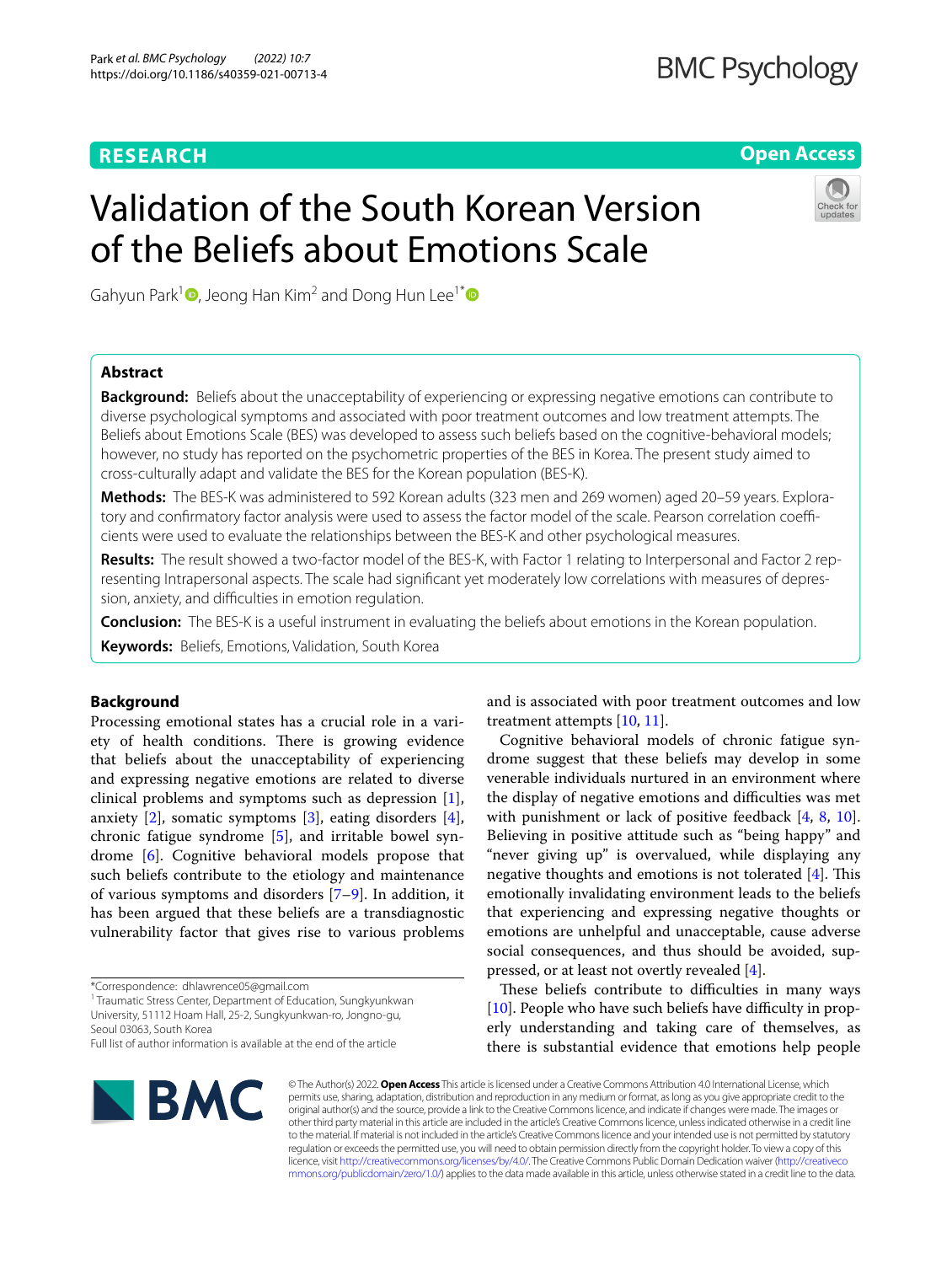to reorganize, understand, and interpret their subjective state [\[12](#page-8-11)]. Moreover, while experiencing distress, these individuals may engage in self-silencing behaviors to create or maintain safe and close relationships by "putting on a brave face". Silencing certain negative thoughts and emotions and not seeking help have a counterproductive efect of blocking social support that may otherwise be benefcial [\[4](#page-8-3), [10](#page-8-8), [13,](#page-8-12) [14\]](#page-8-13). Additionally, suppression or avoidance of unwanted thoughts and emotions ironically increases them, which in turn results in higher distress and associated mental and physical symptoms such as numbness, fatigue, and bowel disturbance [\[10\]](#page-8-8).

Few studies have attempted to measure beliefs about emotions. There are several scales measuring behavioral responses that are closely related to beliefs about emotions, such as avoidance and suppression [[15\]](#page-8-14), but few studies have evaluated the underlying beliefs that lead to those behaviors  $[10]$ . It is true that some emotion regulation questionnaires that measure individuals' strategies to modulate negative emotions partly contain items evaluating beliefs about emotions [[16,](#page-8-15) [17\]](#page-8-16). However, as most of the items assess behavioral strategies in time of experiencing negative emotions, such as "engaging in goal-directed behaviors" and "refraining from impulsive behaviors", these scales have rarely been used to measure beliefs about the emotions themselves. Therefore, a new questionnaire that can briefy assess such beliefs has been required.

Rimes and Chalder [\[10](#page-8-8)] developed the Beliefs about Emotions Scale (BES) to assess negative beliefs about experiencing and expressing negative thoughts and emotions based on cognitive behavioral models in the United Kingdom. The BES items were designed and selected to illustrate the types of such beliefs identifed in clinical reports and cognitive behavioral models  $[10]$  $[10]$ . The BES is a 12-item scale, preferably brief and easy to use. It is unidimensional with adequate internal consistency (Cronbach's  $\alpha$  = 0.91) and validity in its development study  $[10]$  $[10]$ . The BES was cross-culturally validated in another cultural context—Brazil, and the Brazilian Portuguese version [\[11\]](#page-8-9) showed a two-factor model with fair internal consistency (Cronbach's  $\alpha$  = 0.86) and validity. The first factor (Item 1, 2, 3, 5, 6, 8, 9, 10, 11) accounted for "emotions and their expressions as signs of weakness", and the second factor (Item 4, 7, 12) was linked to "emotional self-control". The disagreement in the factor structures of the two versions may reflect cultural differences  $[11]$  $[11]$ , which lays the groundwork for the discussion on cultural diferences in beliefs about emotions.

The BES has been utilized in various studies exploring and intervening in individuals with chronic fatigue syndrome [\[5](#page-8-4), [18](#page-8-17)[–20\]](#page-8-18), irritable bowel syndrome [[6](#page-8-5), [14](#page-8-13), [21](#page-8-19)], anorexia and bulimia nervosa [[4\]](#page-8-3), perfectionism [[22](#page-8-20)[–24](#page-8-21)],

depression [\[20](#page-8-18), [23](#page-8-22), [24\]](#page-8-21), anxiety [\[20](#page-8-18)], and fbromyalgia [[21](#page-8-19), [25\]](#page-8-23).

According to Rimes and Chalder [\[10](#page-8-8)], the beneft of measuring these beliefs that derive behavioral responses (e.g., suppression and avoidance), rather than evaluating behaviors themselves, is that individuals can easily assess and self-report their beliefs. For instance, individuals may not recognize the extent of their suppression or avoidance behaviors if these behaviors are overlearned and become relatively automatic behavioral responses. Another advantage is that measuring beliefs is more clinically useful as diferent forms of modern cognitive psychotherapy and psychoeducation try to address and modify these negative beliefs about emotions and increase psychological fexibility [[10\]](#page-8-8). For example, third wave cognitive behavioral approaches based on mindfulness such as MBSR (Mindfulness Based Stress [[26](#page-8-24), [27](#page-8-25)]), DBT (Dialectical Behavior therapy [\[28](#page-8-26)]), ACT (Acceptance and Commitment Therapy  $[29]$  $[29]$  $[29]$ ), and MBCT (Mindfulness Based Cognitive Therapy  $[30]$  $[30]$ ) develop nonjudgmental awareness and radical acceptance of emotions, thoughts, and bodily sensations.

To date, no studies have reported on the psychometric properties of the BES in Korea. This study aimed to cross-culturally adapt and validate the BES in a Korean population sample (BES-K). In Korea, without a reliable and valid scale to measure beliefs about emotions, relevant studies have been quite limited. For instance, given that modern cognitive behavioral models state such beliefs are key variables in the etiology and maintenance of a variety of symptoms and disorders including chronic fatigue syndrome, irritable bowel syndrome, and eating disorders [[7](#page-8-6)[–9](#page-8-7)], it is surprising that no study exploring such beliefs in individuals with these symptoms can be identified in the existing Korean literature. Thus, there has been a need for a proper scale to evaluate beliefs about emotions that can encourage relevant studies and interventions. Further, to the best of our knowledge, there is only one study analyzing the factorial structure of the BES for other cultural contexts, the Brazilian Portuguese version  $[11]$  $[11]$ . This study also aimed to contribute to the discussion on the cultural diferences of beliefs about emotions by providing additional cultural data on such beliefs.

Therefore, the objectives of this study were:  $(1)$  to investigate the psychometric properties of the BES-K using both exploratory and confrmatory factor analyses (EFA and CFA). Performing EFA was necessary instead of doing CFA directly, considering that the factor structures of the previous two versions (the original English and the Brazilian version) are not congruent, and people in diferent cultures difer in their emotional experiences and expressions  $[31-33]$  $[31-33]$  $[31-33]$ ; (2) to compare factor structure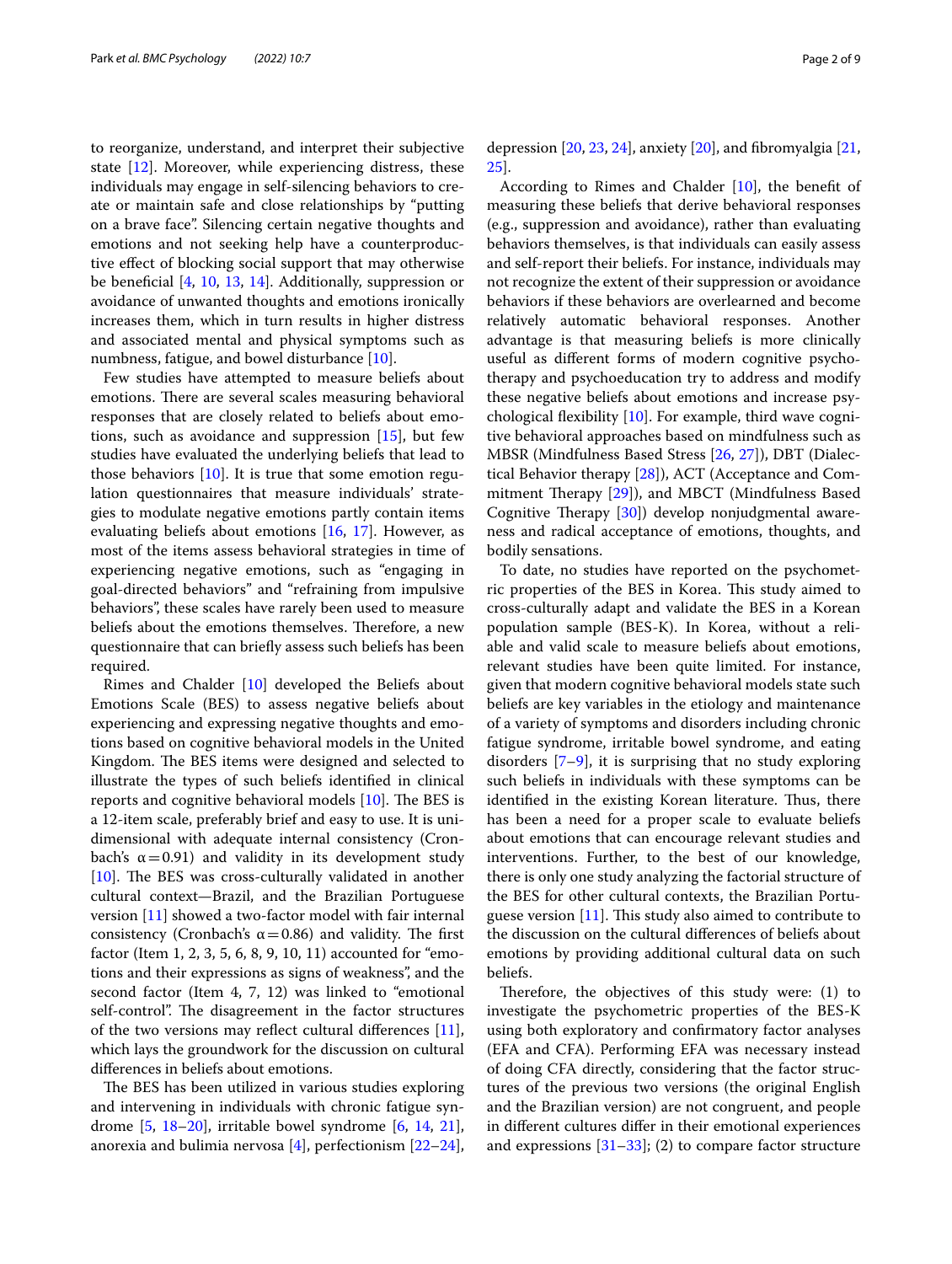models found in the previous studies [\[10](#page-8-8), [11](#page-8-9)] with the BES-K model; and (3) to examine the convergent validity of the BES-K by examining associations with other criterion scales.

# **Methods**

# **Participants and sampling**

As a part of a two-year government funded research project, the national online survey was implemented according to the Korean population census standard, considering sociodemographic factors such as sex, age, and residential area. The inclusion criteria for the sample were: 1) age between 20 and 59 years and 2) reading and writing proficiency in Korean. Originally, 845 participants enrolled in the survey; 608 participants completed the survey  $(72.0%)$ . The exclusion criterion was insufficient effort responding (e.g., "leaving items unanswered" and "using the same response repeatedly") [[34\]](#page-8-31). The inclusion of these responses into the dataset can have various unexpected and unwanted efects on relationships being examined; thus, the removal of such responses is suggested [[35,](#page-8-32) [36](#page-8-33)]. As our Internet-based survey was designed such that the participants could not skip any questions without ticking their responses, there were no participants who left items unanswered. However, 16 participants ticked the same response (number) consecutively and were therefore excluded. The final sample consisted of 592 participants (54.6% men and 45.4% women).

This study received ethical approval from the Institutional Review Board (IRB) to which the researchers are afliated. All study protocols were performed in accordance with the Declaration of Helsinki. A survey was conducted between July and August 2019 by a confdential Internet-based survey company that utilizes a frewall (WAF) and secure socket layer (SSL) on its securities and encryption. The survey took approximately 30 min to complete, and vouchers worth two dollars were provided to the participants as compensation.

# **Instruments**

# *The Beliefs about Emotions Scale (BES)*

The original BES  $[10]$  $[10]$  has 12 items that assess beliefs about the unacceptability of experiencing and expressing negative thoughts and emotions (e.g., "I should be able to control my emotions"). Items are rated on a 7-point Likert scale from 0 to 6, with high scores demonstrating more unacceptability of negative thoughts and emotions. The original BES has a single factor with good internal consistency (Cronbach's  $\alpha$  = 0.91).

To develop the Korean version of the BES (BES-K), the following steps were taken based on the cross-cultural adaptation process guidelines: (a) translation, (b)

back-translation, (c) committee review, (d) pretesting, and (e) final consensus  $[37, 38]$  $[37, 38]$  $[37, 38]$  $[37, 38]$ . (a) After obtaining permission to validate the BES from the original authors, two Korean researchers fuent in both languages translated the original English BES into Korean. (b) A bilingual researcher familiar with both cultures and languages performed back-translations. (c) The research team comprising 20 trained counselors with master's and Ph.D. degrees in counseling psychology compared it to the original English version to discuss whether there were any discrepancies. There was a semantic discrepancy on idiom "think less of me" in Item 3. Modifcation was made to this item until there was no feedback from researchers. Further, some researchers suggested a more natural Korean word for "a sign of weakness" in Item 6 and Item 11. The research team came to a consensus on the suggested word, so modifcations were made to the items. (d) A pilot test was conducted on a sample of 30 undergraduate and graduate students to ensure readability and comprehensibility of the scale. After completing the questionnaire, they were also asked about their thoughts or responses to the items. Based on these comments, minor revisions were made to improve the sentence fuency of the items until the research team reached a consensus. (e) Finally, a professor at an American university (Ph.D. in rehabilitation psychology) and one at a Korean university (Ph.D. in counseling psychology) confrmed the fnal version tested in the present study.

# *The Brief Symptom Inventory‑18 (BSI‑18)*

The BSI-18  $[39]$  has 18 items that assess psychological distress during the past seven days. It includes items assessing depression (e.g., "Feeling no interest in things"), anxiety (e.g., "Feeling tense or keyed up"), and somatization (e.g., "Nausea or upset stomach"). Each item is rated on a 5-point Likert scale from 0 to 4, and all three dimensions have six items each. Possible total scores vary from 0 to 72 points, with high scores indicating greater psychological distress. The BSI-18 showed fair internal consistency (Cronbach's  $\alpha$  = 0.84, 0.79, and 0.74 for depression, anxiety, and somatization, respectively). The Korean version of the BSI-18 [[40\]](#page-8-37) also reported fair internal consistency (Cronbach's  $\alpha$  = 0.80, 0.81, and 0.73 for depression, anxiety, and somatization, respectively). Based on the signifcant positive relationship of the BES with depression and anxiety from previous studies  $[10, 11]$  $[10, 11]$  $[10, 11]$ , only these two subscales were used in the present study. Cronbach's α of the BSI-18 in this study was 0.90 for depression and 0.91 for anxiety.

## *The Difculties in Emotion Regulation Scale‑16 (DERS‑16)*

The DERS-16  $[41]$  $[41]$  has 16 items that assess an individual's typical level of emotion regulation. It assesses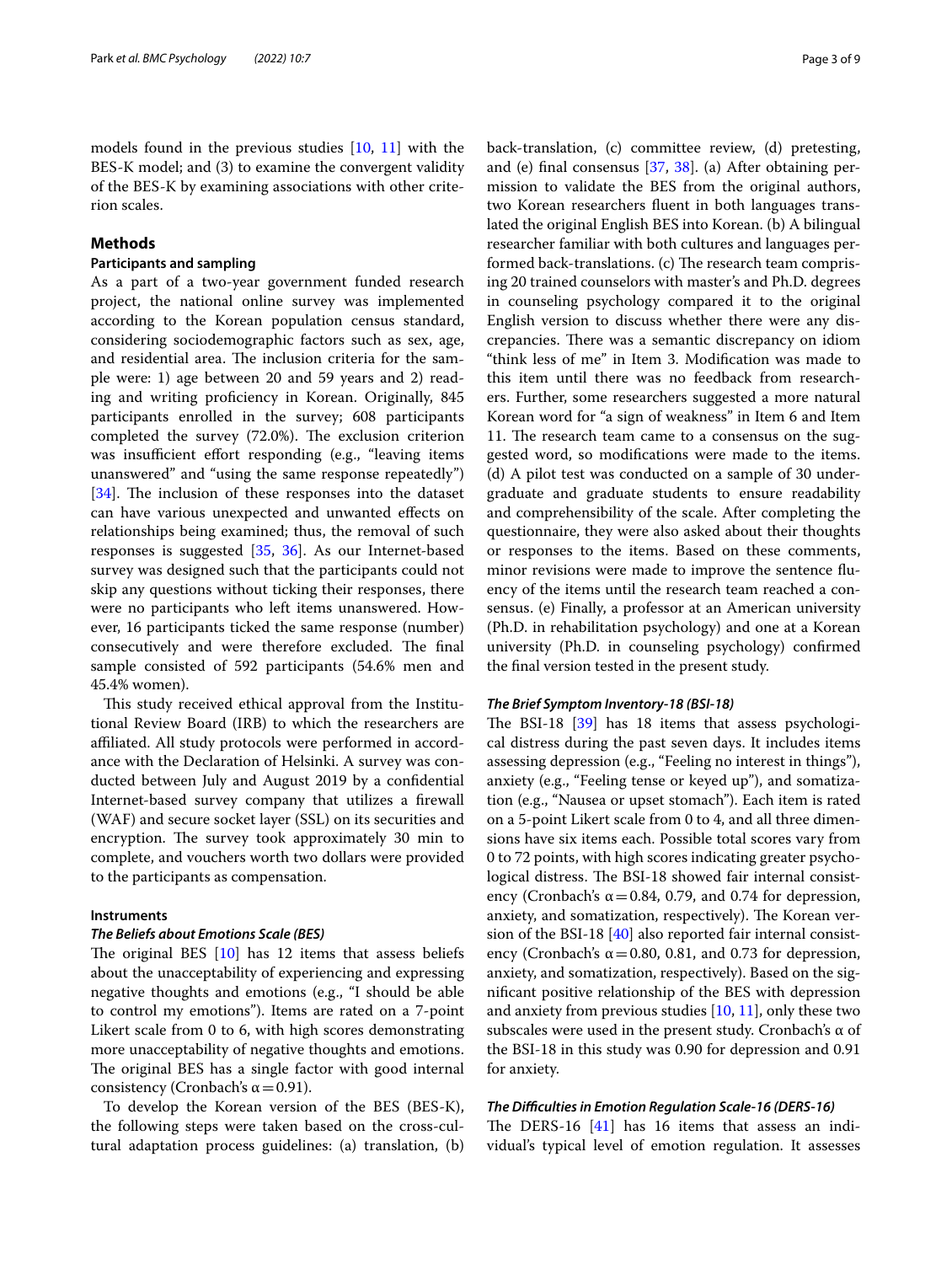five dimensions of emotion regulation difficulties: nonacceptance of negative emotions (e.g., "When I am upset, I feel like I am weak"), inability to engage in goal-directed behaviors when distressed (e.g., " When I am upset, I have difficulty thinking about anything else"), difficulties controlling impulsive behaviors when distressed (e.g., "When I am upset, I become out of control"), limited access to emotion regulation strategies perceived as efective (e.g., "When I am upset, I start to feel very bad about myself"), and lack of emotional clarity (e.g., "I am confused about how I feel"). Items are rated on a 5-point Likert scale from 1 to 5, and possible total scores vary from 16 to 80, with high scores refecting more difficulty in emotion regulation. The DERS-16 showed good internal consistency (Cronbach's  $\alpha$  = 0.92). The psychometric properties of the Korean version of the DERS-16 [[42\]](#page-8-39) were as strong as the original (Cronbach's  $\alpha$  = 0.92). Cronbach's α of the DERS-16 in this study was 0.93.

# **Statistical analysis**

Data analyses in this study were performed using the SPSS version 21.0 and AMOS version 21.0. First, the distribution, central tendency, and dispersion of all variables were inspected. Kline [[43](#page-9-0)] recommended that none of variables should exceed the standard value of skewness ( $\leq$ |2.0|) and kurtosis ( $\leq$ |4.0|) to verify a fair level of normality of the data. Second, a split-half method [\[44](#page-9-1), [45\]](#page-9-2) was chosen to allow for independent EFA and CFA. The dataset was randomly split into two halves. One half (subsample I) was a training sample where EFA would be performed to discover the number and nature of latent factors inherent to the BES, and the other half (subsample II) was a testing sample where the structural model identified from EFA would be tested through CFA. Third, EFA using maximum likelihood estimation (MLE) was performed on the 12 BES items in subsample I ( $n=270$ ). Oblique rotation of the items was done because it has advantages if one or more components are somehow related rather than independent [[46\]](#page-9-3). Scree test [\[47](#page-9-4)] and eigenvalue criterion [\[48](#page-9-5)] were employed to determine the appropriate number of factors to retain. Items with a factor loading above 0.40 were retained. Fourth, CFA was performed on the retained BES items in subsample II  $(n=322)$  and other alternative models proposed in previous studies. Model ft was evaluated based on chi-square  $(\chi^2/df)$ , comparative fit index (CFI), Tucker Lewis index (TLI), normed ft index (NFI), standardized root mean square residual (SRMR), and root mean square error of approximation (RMSEA), following the standards of previous studies [\[46,](#page-9-3) [49](#page-9-6)[–51\]](#page-9-7). Akaike information criterion (AIC) was also employed to compare several non-nested models. Finally, we examined the validity of the scale. The

convergent validity of the scale was evaluated by Pearson correlation coefficients.

## **Results**

# **Socio‑demographic characteristics**

The participants were 592 Korean adults (323 men and 269 women) aged between 20 and 59 years (*M*=39.7,  $SD = 9.7$ ). The age distribution was as follows: 20.6% were 20–29 years, 27.7% were 30–39 years, 31.3% were 40–49 years, and 20.4% were 50–59 years. Most of the participants (87.0%) had received or had been receiving post-secondary education (e.g., college or university education), with only 12.5% having received secondary education. Moreover, most of the participants (79.4%) were employed or self-employed, 7.3% were housewives, 5.9% were unemployed, and 5.6% were students. Subsample I consisted of 270 participants (55.2% men and 44.8% women) with a mean age of 40.6 years (*SD*=9.8), and Subsample II consisted of 322 participants (54.0% men and 46.0% women) with a mean age of 39 years  $(SD=9.6)$ .

# **Preliminary analysis**

All variables were frst examined on normal distribution. None of them exceeded the standard value of skewness (≤|2.0|) and kurtosis (≤|4.0|).

# **Exploratory factor analysis**

The suitability of the data for factor analysis was inspected by assessing the sample fts of the Kaiser– Meyer–Olkin and the Bartlett's sphericity test. The Kaiser–Meyer–Olkin sample ft was 0.89, exceeding the acceptable value of 0.6, and Bartlett's sphericity test reached statistical significance ( $\chi^2$  = 1,497.097, df = 66,  $p=0.00$ ). The results indicated the factorability of the correlation matrix. The 12 items of the BES were subjected to maximum likelihood estimation (MLE) and Oblimin rotation. The following criteria were used to determine the most appropriate number of factors: (a) a minimum eigenvalue of 1.0 criterion, (b) a minimum of four items in each factor, (c) deletion of items with factor loadings less than 0.40, and (d) conceptual coherence of each factor  $[52]$  $[52]$ . As shown in Table [1,](#page-5-0) a two-factor structure was suggested, with a total explained variance of 57.6%. Factor loadings of Item 1 were less than 0.40 on both factors, and it was therefore deleted. This resulted in seven items in the frst subscale and four items in the second subscale. However, the two-factor model of the BES-K was not consistent with the dimensionality of the original English version. Factor 1 of the BES-K explained the beliefs about emotions at the interpersonal and social level, emphasizing that individuals often regulate and control emotions considering the negative social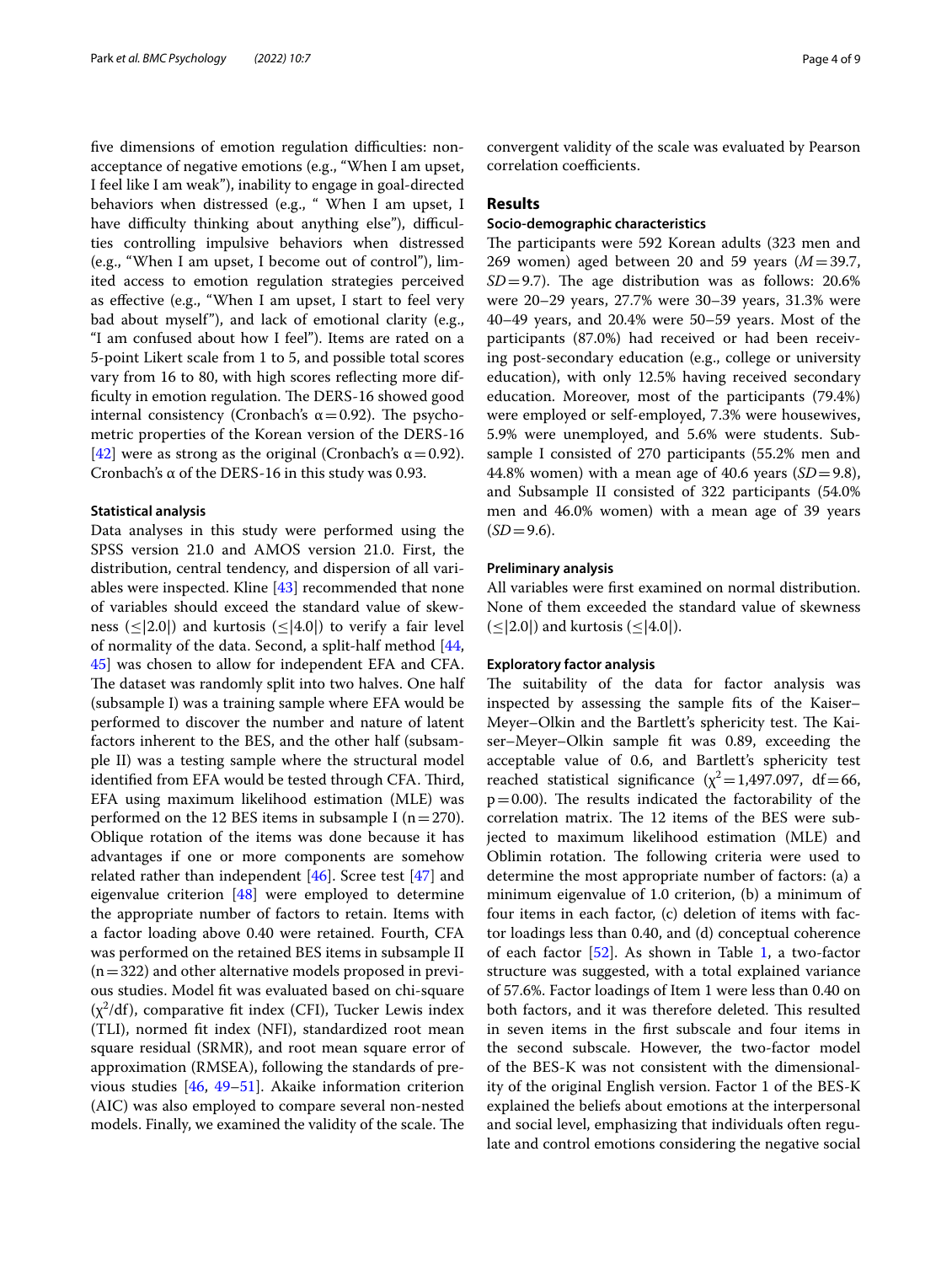# <span id="page-5-0"></span>**Table 1** The two-factor structure from exploratory factor analysis (EFA) in sample I ( $n=270$ )

| The BES items                                                                                 | <b>Factor 1</b> | Factor 2<br>1.22 |
|-----------------------------------------------------------------------------------------------|-----------------|------------------|
| Eigenvalue                                                                                    | 5.68            |                  |
| Percentage of variance explained                                                              | 47.37           | 10.18            |
| 6. If I show signs of weakness then others will reject me                                     | .934            | $-.176$          |
| 2. If I have difficulties I should not admit them to others                                   | .755            | $-.104$          |
| 11. It would be a sign of weakness to show my emotions in public                              | .721            | .086             |
| 9. To be acceptable to others, I must keep any difficulties or negative feelings to myself    | .689            | .108             |
| 3. If I lose control of my emotions in front of others, they will think less of me            | .650            | .156             |
| 5. If I am having difficulties it is important to put on a brave face                         | .549            | .157             |
| 12. Others expect me to always be in control of my emotions                                   | .446            | .275             |
| 1. It is a sign of weakness if I have miserable thoughts                                      | .398            | .252             |
| 7. I should not let myself give in to negative feelings                                       | .107            | .678             |
| 8. I should be able to cope with difficulties on my own without turning to others for support | .189            | .616             |
| 4. I should be able to control my emotions                                                    | $-.092$         | .610             |
| 10. It is stupid to have miserable thoughts                                                   | .191            | .465             |

Factor loadings equal to or greather than .40 are in boldface A cut-off score of item loading was .40

<span id="page-5-1"></span>**Table 2** Confrmatory factor analysis for four forms of the BES

| Variable |         | df | CFI  | TLI  | <b>NFI</b> | <b>RMSEA</b>           | <b>SRMR</b> | AIC     |
|----------|---------|----|------|------|------------|------------------------|-------------|---------|
| Model 1  | 174.554 | 43 | .928 | .907 | .907       | .098 [.083-.113]       | .051        | 220.554 |
| Model 2  | 299.846 | 44 | .859 | .824 | .840       | .135 [.120-.149]       | .07         | 343.846 |
| Model 3  | 364.775 | 54 | .843 | .808 | .822       | $.134$ $[.121 - .147]$ | .072        | 412.775 |
| Model 4  | 342.495 | 53 | .854 | .818 | .833       | .130 [.117 - .144]     | .070        | 392.495 |

Model 1 (Korean model, 11 items, two factors); Model 2 (11 items, one factor); Model 3 (original English model, 12 items, one factor); Model 4 (Brazilian model, 12 items, two factors); χ<sup>2</sup>/df, chi-square/degrees of freedom; CFI, comparative fit index; TLI, Tucker-Lewis index; NFI, normed fit index; RMSEA, root mean square error of approximation; SRMR, standardized root mean square residual; AIC, Akaike information criterion

consequences of their emotions; Factor 2 explained the beliefs at the intrapersonal and personal level, focusing on whether people should be able to control or cope with negative thoughts and emotions. Therefore, Factor 1 was labeled as Interpersonal, and Factor 2 was labeled as Intrapersonal.

# **Confrmatory factor analysis**

Confrmatory factor analysis was performed on the BES-K model (11 items, with two factors, e.g., Interpersonal and Intrapersonal), as well as other alternative models. Alternative models were included to check whether they might better represent our data. Table [2](#page-5-1) shows that only the BES-K model had acceptable model ft indices. For the comparison of the four models, we used AIC value, with lower value representing a better ft. The lowest AIC value was observed in the BES-K model. Further, Fig. [1](#page-5-2) shows that the standardized regression weights of all 11 items of the BES-K were between 0.65 and 0.82, and each of them reached statistical signifcance  $(p < 0.001)$ .

<span id="page-5-2"></span>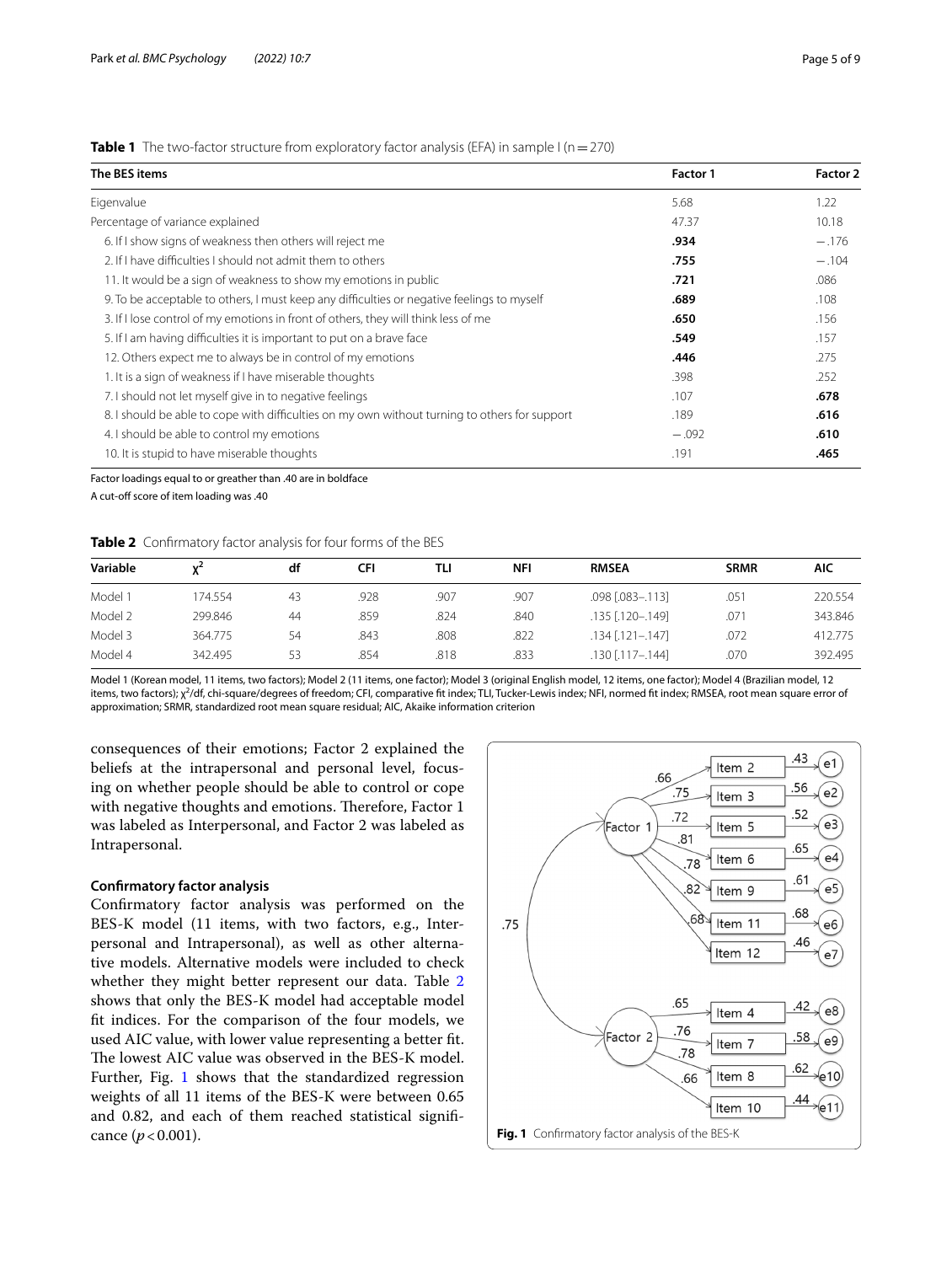### **Internal consistency**

Internal consistency of the BES-K was calculated for the scale as a whole (Cronbach's  $\alpha$  = 0.90) as well as for each subscale (Cronbach's  $\alpha$  = 0.89 for Interpersonal and 0.78 for Intrapersonal), indicating fair reliability.

# **Validity**

Convergent validity was evaluated by analyzing Pearson correlation coefficients between the BES-K and other questionnaires, namely, the BSI-18, and the DERS-16. The BES-K showed significant yet moderately low correlations with the BSI depression  $(r=0.27, p<0.01)$ , the BSI anxiety ( $r = 0.21$ ,  $p < 0.01$ ), and the DERS-16 ( $r = 0.36$ , p<0.01). Interpersonal subscale also showed signifcant positive correlations with the BSI depression,  $(r=0.33,$  $p < 0.01$ ), the BSI anxiety,  $(r = 0.29, p < 0.01)$ , and the DERS-16 ( $r = 0.47$ ,  $p < 0.01$ ), whereas Intrapersonal subscale was not signifcantly related to them.

# **Discussion**

The BES, a brief measure of beliefs about experiencing and expressing negative thoughts and emotions, was developed in the United Kingdom and widely used in various studies, including chronic fatigue syndrome, irritable bowel syndrome, anorexia nervosa, bulimia nervosa, perfectionism, depression, anxiety, and fibromyalgia. The BES was cross-culturally adapted to another culture, Brazil, and the factor structure of this Brazilian Portuguese version was found to be diferent from the original English version, laying the groundwork for the discussion on cultural differences in beliefs about emotions. The present study aimed to contribute to the discussion on cultural diferences in beliefs about emotions by evaluating the scale in the Korean context.

Running both EFA and CFA was necessary because they would identify and verify the nature of latent factors of the scale in the Korean context. Our result demonstrates that the BES-K is divided into two factors: Interpersonal, consisting of seven items (Item 2, 3, 5, 6, 9, 11, 12) and Intrapersonal, consisting of four items (Item 4, 7, 8, 10). The Interpersonal factor evaluates the beliefs about emotions at the social and interpersonal level, focusing on the negative social consequences of emotions (e.g., "If I lose control of my emotions in front of others, they will think less of me", "To be acceptable to others, I must keep any difficulties or negative feelings to myself"); and Intrapersonal factor measures the beliefs at the personal and intrapersonal level, focusing on whether people should be able to control or cope with negative thoughts and emotions (e.g., "I should be able to control my emotions", "I should not let myself give in to negative feelings").

Previous studies reported that emotional experiences and expressions fundamentally difer among cultures [[31–](#page-8-29)[33\]](#page-8-30). In collectivist cultures, emotions are regarded as relational phenomena refecting the state of relationships rather than a unique personal inner state; thus, emotional expression is adjusted and sometimes suppressed according to the social context and self-other relationships [[53–](#page-9-9) [55\]](#page-9-10). For example, there are two Korean words, "*Nun-chi* (meaning being conscious to others)" and "*Che-myon* (meaning having a social face within a group)", which describe adjusting personal emotions and behaviors in accordance with social context and relationship. Within the Korean society, one is considered socially inept and awkward when one is described to lack "*Nun-chi*" or "*Che-myon*". Koreans are educated to control their emotions based on social cues and others' expectations and are highly concerned about potential negative consequences of expressing their emotions. These relationshiporiented characteristics of Koreans might explain why the BES-K is divided into two diferent constructs: Interpersonal and Intrapersonal.

In comparison to the original English and its Brazilian adaptation, all three versions have diferent factor structures. Unlike the unidimensionality of the original English version, a two-factor model was shown in the Brazilian Portuguese version, where the frst factor (Item 1, 2, 3, 5, 6, 8, 9, 10, 11; considering emotions and their expressions as signs of weakness) is distinctive from the second factor (Item  $4, 7, 12$ ; emotional self-control). The authors explained that emotional control can be a diferent aspect of emotional expression in a Latin American culture, which favors emotional expression and is more expressive than European culture [[11\]](#page-8-9). In the Korean version, another two-factor model was confrmed. Two versions difer in Item 1, 8, 10, and 12. Further, the interpretation of each factor in the two versions was somewhat diferent. In the Korean version, the cause of regulating, controlling, or coping with emotions (e.g., whether it is an interpersonal cause or intrapersonal cause) was an important criterion between the two factors. However, in the Brazilian version, although the interpretation was not explained in detail, we can assume emotional selfcontrol was a critical criterion between the two factors. For instance, in Item 12 ("Others expect me to always be in control of my emotions"), Korean focused on "others expect", whereas Brazilian focused on "control".

The relationship between the BES-K and the criterion scales was largely in line with previous studies. The correlations for the Korean sample were signifcant yet lower than the original BES and similar to the Brazilian version, particularly in terms of depression and anxiety. All three versions showed small-to-medium correlations with the criterion scales. Some researchers explained that these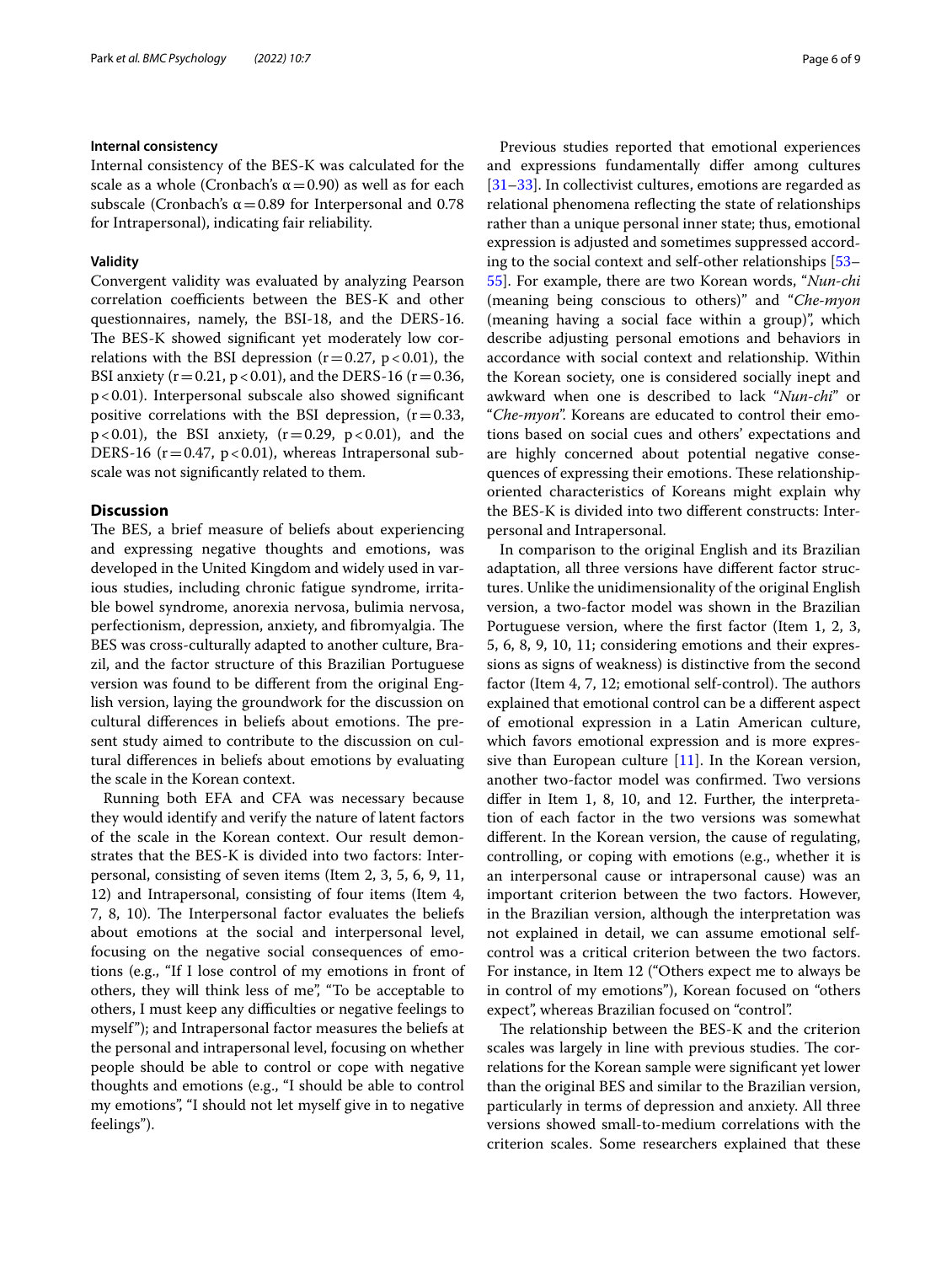signifcant yet not strong correlations between the BES and other psychological symptoms imply the idea that negative beliefs about emotions may represent a transdiagnostic vulnerability factor contributing to diverse clinical problems rather than having a specifc association with a certain problem [\[10,](#page-8-8) [11](#page-8-9)]. When examining the two subscales of the BES-K, Intrapersonal subscale was not signifcantly related to the criterion scales.

To understand this discrepancy, the research team to which authors are affiliated re-checked the three versions of the BES. We found that some researchers interpreted Item 4 ("I should be able to control my emotions") and Item 7 ("I should not let myself give in to negative feelings") as their adaptive ability to manage and regulate negative emotions not only in the Korean version but also in the original English version. This led us to suggest a possible assumption that these items might be open to interpretation among cultures due to cultural diferences in emotional processing. As mentioned above, in Korea whose values and mentalities still heavily rely on the ideas of Confucianism such as harmony, people are socialized to control personal emotions and behaviors in accordance with social context and others. People are considered as "mature" if they maintain social harmony and good relationship by controlling and adjusting their emotions. Thus, in Korea, where emotional control is highly valued and recommended, Item 4 and 7 might be understood as desirable and adaptive ability to control and manage emotions, rather than maladaptive emotional suppression or avoidance, thereby diminishing the correlations with the criterion scales. This discrepancy was also found in Factor 2 (emotional self-control; Item 4, 7, 12) in the Brazilian version, and the authors of the Brazilian version also explained that this might be related to cultural and contextual differences  $[11]$ . Therefore, we assumed the fact that the Intrapersonal factor did not correlate with anxiety and depression was related to the cultural diferences in emotional processing, but this issue needs to be further investigated in future studies.

Some limitations of the present study should be addressed. First, participants in the present study were recruited online and the age range of the participants was limited to 20–59 years. Therefore, it is hard to generalize and apply the results to diferent age groups and clinical populations. Further studies are needed to validate the BES-K in diferent age groups (e.g., adolescents, university students, and senior citizens) and diverse clinical sample (e.g., individuals with chronic fatigue syndrome, and irritable bowel syndromes, and eating disorders). Second, causal inferences between the BES-K and other psychological variables could not be drawn given the cross-sectional design of the study. Experimental or longitudinal designs are required to

understand the cause-and-efect relationships between variables.

This study was the first to our knowledge to adapt and psychometrically evaluate beliefs about emotions in Korea. As such beliefs represent a transdiagnostic vulnerability factor contributing to diverse clinical problems [[10\]](#page-8-8), the BES-K would allow better understanding of various symptoms and encourage relevant studies in Korea. Furthermore, in therapeutic settings, as various current cognitive behavior psychotherapies focus on addressing and making interventions for such beliefs, the BES-K would be practically useful in addressing the beliefs that drive maladaptive behaviors, helping developing alternative behavior responses, and evaluating the efectiveness of therapeutic interventions. In addition, as emotions are understood and experienced in a fashion analogous to the dominating ideas and values of each culture wherein emotions occur [[33\]](#page-8-30), the BES-K would contribute to further discussion on cultural diferences in beliefs about emotions, as well as emotional processing.

#### **Abbreviations**

BES: Beliefs about Emotions Scale; BES-K: Korean version of the Beliefs about the Emotions Scale; EFA: Exploratory factor analysis; CFA: Confrmative factor analysis; DERS-16: Difficulties in Emotion Regulation Scale-16; BSI-18: The Brief Symptom Inventory-18; MLE: Maximum likelihood estimation; CFI: Comparative ft index; TLI: Tucker–Lewis index; NFI: Normed ft index; SRMR: Standardized root mean square residual; RMSEA: Root mean square error of approximation; AIC: Akaike information criterion.

#### **Acknowledgements**

Not applicable.

#### **Authors' contributions**

GP conducted the literature search and the statistical analysis, wrote the frst draft of the paper, and edited the fnal version. JK conducted the statistical analysis and provided expert opinions on this study. DL was the Principal Investigator, designed this study, collected data, supervised statistical analysis, provided review and feedback on the paper, and gave expert opinions on the subject. All authors read and approved the fnal manuscript.

#### **Funding**

This work was supported by the Ministry of Education of the Republic of Korea and the National Research Foundation of Korea [Grant Number: NRF-2021S1A3A2A02089682].

### **Availability of data and materials**

The data used in the present study are available from the corresponding author upon reasonable request.

#### **Declarations**

#### **Ethics approval and consent to participate**

This study received ethical approval from the Institutional Review Board (IRB) of SungKyunKwan University to which the researchers are affiliated [SKKU 2015-01-006-020], and all methods were carried out in accordance with the Declaration of Helsinki. Written informed consent was obtained from all participants with a detailed survey orientation, including the purpose and procedures of this study. All participants were informed that the information they provided would remain private and confdential, and they could withdraw from the study should they feel any discomfort during the survey.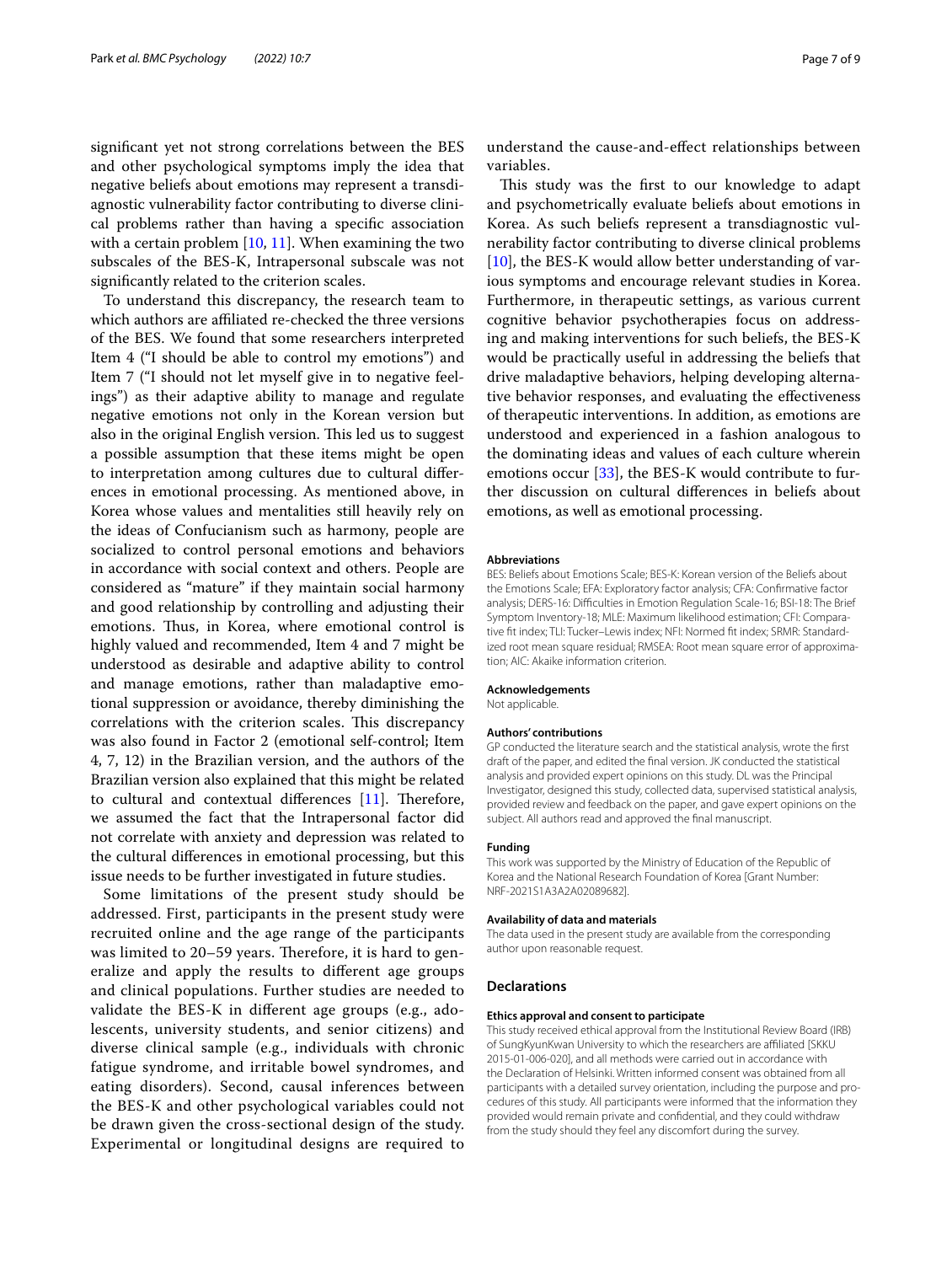#### **Consent for publication**

Not applicable.

### **Competing interests**

The authors declare that they have no competing interests.

#### **Author details**

<sup>1</sup> Traumatic Stress Center, Department of Education, Sungkyunkwan University, 51112 Hoam Hall, 25-2, Sungkyunkwan-ro, Jongno-gu, Seoul 03063, South Korea. <sup>2</sup> School of Rehabilitation Services and Counseling, The University of Texas Rio Grande Valley, Edinburg, Texas, USA.

Received: 28 August 2021 Accepted: 21 December 2021

#### **References**

- <span id="page-8-0"></span>1. Cramer KM, Gallant MD, Langlois MW. Self-silencing and depression in women and men: comparative structural equation models. Personal Individ Difer. 2005;39(3):581–92.
- <span id="page-8-1"></span>2. De Castella K, Goldin P, Jazaieri H, Ziv M, Heimberg RG, Gross JJ. Emotion beliefs in social anxiety disorder: associations with stress, anxiety, and well-being. Aust J Psychol. 2014;66(2):139–48.
- <span id="page-8-2"></span>3. Woolfolk RL, Allen LA. Treating somatization: a cognitive-behavioral approach. New York: Guilford Press; 2007.
- <span id="page-8-3"></span>4. Hambrook D, Oldershaw A, Rimes K, Schmidt U, Tchanturia K, Treasure J, et al. Emotional expression, self-silencing, and distress tolerance in anorexia nervosa and chronic fatigue syndrome. Br J Clin Psychol. 2011;50(3):310–25.
- <span id="page-8-4"></span>5. Loades ME, Rimes K, Lievesley K, Ali S, Chalder T. Cognitive and behavioural responses to symptoms in adolescents with chronic fatigue syndrome: a case-control study nested within a cohort. Clin Child Psychol Psychiatry. 2019;24(3):564–79.
- <span id="page-8-5"></span>6. Sibelli A, Chalder T, Everitt H, Chilcot J, Moss-Morris R. Positive and negative afect mediate the bidirectional relationship between emotional processing and symptom severity and impact in irritable bowel syndrome. J Psychosom Res. 2018;105:1–13.
- <span id="page-8-6"></span>7. Corstorphine E. Cognitive–emotional–behavioural therapy for the eating disorders: Working with beliefs about emotions. Eur Eat Disord Rev Prof J Eat Disord Assoc. 2006;14(6):448–61.
- <span id="page-8-10"></span>8. Surawy C, Hackmann A, Hawton K, Sharpe M. Chronic fatigue syndrome: a cognitive approach. Behav Res Ther. 1995;33(5):535–44.
- <span id="page-8-7"></span>9. Schmidt U, Treasure J. Anorexia nervosa: valued and visible. A cognitiveinterpersonal maintenance model and its implications for research and practice. Br J Clin Psychol. 2006;45(3):343–66.
- <span id="page-8-8"></span>10. Rimes KA, Chalder T. The Beliefs about Emotions Scale: validity, reliability and sensitivity to change. J Psychosom Res. 2010;68(3):285–92.
- <span id="page-8-9"></span>11. Mograbi DC, Indelli P, Lage CA, Tebyriça V, Landeira-Fernandez J, Rimes KA. Cross-cultural adaptation and validation of the Brazilian version of the Beliefs about Emotions Scale. Trends Psychiatry Psychother. 2018;40:21–8.
- <span id="page-8-11"></span>12. Kennedy-Moore E, Watson JC. How and when does emotional expression help? Rev Gen Psychol. 2001;5(3):187–212.
- <span id="page-8-12"></span>13. Ali A, Toner BB, Stuckless N, Gallop R, Diamant NE, Gould MI, et al. Emotional abuse, self-blame, and self-silencing in women with irritable bowel syndrome. Psychosom Med. 2000;62(1):76–82.
- <span id="page-8-13"></span>14. Bowers H, Wroe A. Beliefs about emotions mediate the relationship between emotional suppression and quality of life in irritable bowel syndrome. J Ment Health. 2016;25(2):154–8.
- <span id="page-8-14"></span>15. Gámez W, Chmielewski M, Kotov R, Ruggero C, Suzuki N, Watson D. The brief experiential avoidance questionnaire: development and initial validation. Psychol Assess. 2014;26(1):35.
- <span id="page-8-15"></span>16. Gratz KL, Roemer L. Multidimensional assessment of emotion regulation and dysregulation: development, factor structure, and initial validation of the difficulties in emotion regulation scale. J Psychopathol Behav Assess. 2004;26(1):41–54.
- <span id="page-8-16"></span>17. Gross JJ, John OP. Individual diferences in two emotion regulation processes: implications for afect, relationships, and well-being. J Pers Soc Psychol. 2003;85(2):348.
- <span id="page-8-17"></span>18. Rimes KA, Wingrove J. Mindfulness-based cognitive therapy for people with chronic fatigue syndrome still experiencing excessive fatigue after

cognitive behaviour therapy: a pilot randomized study. Clin Psychol Psychother. 2013;20(2):107–17.

- 19. Brooks SK, Chalder T, Rimes KA. Chronic fatigue syndrome: cognitive, behavioural and emotional processing vulnerability factors. Behav Cogn Psychother. 2017;45(2):156–69.
- <span id="page-8-18"></span>20. Sydenham M, Beardwood J, Rimes KA. Beliefs about emotions, depression, anxiety and fatigue: a mediational analysis. Behav Cogn Psychother. 2017;45(1):73–8.
- <span id="page-8-19"></span>21. Bowers H, Wroe AL, Pincus T. 'Isn't it ironic?'Beliefs about the unacceptability of emotions and emotional suppression relate to worse outcomes in fbromyalgia. Clin Rheumatol. 2017;36(5):1121.
- <span id="page-8-20"></span>22. James K, Verplanken B, Rimes KA. Self-criticism as a mediator in the relationship between unhealthy perfectionism and distress. Personal Individ Difer. 2015;79:123–8.
- <span id="page-8-22"></span>23. Tran L, Rimes KA. Unhealthy perfectionism, negative beliefs about emotions, emotional suppression, and depression in students: a mediational analysis. Personality Individ Difer. 2017;110:144–7.
- <span id="page-8-21"></span>24. Trusty WT, Richardson CM. Self-critical perfectionism, beliefs about emotions, emotional disclosure, and depression in young adults: a mediational analysis. Br J Guid Counsell. 2021:1–12.
- <span id="page-8-23"></span>25. Bowers HM, Pincus T, Jones G, Wroe AL. Investigating the role of beliefs about emotions, emotional suppression and distress within a pain management programme for fbromyalgia. Br J Pain. 2019;13(2):112–20.
- <span id="page-8-24"></span>26. Kabat-Zinn J. An outpatient program in behavioral medicine for chronic pain patients based on the practice of mindfulness meditation: theoretical considerations and preliminary results. Gen Hosp Psychiatry. 1982;4(1):33–47.
- <span id="page-8-25"></span>27. Kabat-Zinn J. Mindfulness-based interventions in context: past, present, and future. 2003.
- <span id="page-8-26"></span>28. Linehan M. Skills training manual for treating borderline personality disorder. New York: Guilford Press; 1993.
- <span id="page-8-27"></span>29. Hayes S, Strosahl K, Wilson K. Acceptance and commitment therapy: understanding and treating human sufering. New York: Guilford Press; 1999.
- <span id="page-8-28"></span>30. Segal ZV, Teasdale JD, Williams JM, Gemar MC. The mindfulness-based cognitive therapy adherence scale: inter-rater reliability, adherence to protocol and treatment distinctiveness. Clin Psychol Psychother. 2002;9(2):131–8.
- <span id="page-8-29"></span>31. Barrett LF, Mesquita B, Ochsner KN, Gross JJ. The experience of emotion. Annu Rev Psychol. 2007;58:373–403.
- 32. Markus HR, Kitayama S. Culture and the self: implications for cognition, emotion, and motivation. Psychol Rev. 1991;98(2):224.
- <span id="page-8-30"></span>33. Mesquita B. Emotions in collectivist and individualist contexts. J Pers Soc Psychol. 2001;80(1):68.
- <span id="page-8-31"></span>34. Johnson JA. Ascertaining the validity of individual protocols from webbased personality inventories. J Res Pers. 2005;39(1):103–29.
- <span id="page-8-32"></span>35. Barends AJ, de Vries RE. Noncompliant responding: comparing exclusion criteria in MTurk personality research to improve data quality. Personal Individ Difer. 2019;143:84–9.
- <span id="page-8-33"></span>36. Huang JL, Liu M, Bowling NA. Insufficient effort responding: examining an insidious confound in survey data. J Appl Psychol. 2015;100(3):828.
- <span id="page-8-34"></span>37. Guillemin F, Bombardier C, Beaton D. Cross-cultural adaptation of health-related quality of life measures: literature review and proposed guidelines. J Clin Epidemiol. 1993;46(12):1417–32.
- <span id="page-8-35"></span>38. Beaton DE, Bombardier C, Guillemin F, Ferraz MB. Guidelines for the process of cross-cultural adaptation of self-report measures. Spine. 2000;25(24):3186–91.
- <span id="page-8-36"></span>39. Derogatis LR. The brief symptom inventory-18 (BSI-18): administration. scoring, and procedures manual (3rd ed), Minneapolis: National Computer Systems. 2000.
- <span id="page-8-37"></span>40. Park KP, Woo SW, Jang MS. Validational study of Brief Symptoms Inventory-18 (BSI-18) in college students. Korean J Clin Psychol. 2012;31(2):507–21.
- <span id="page-8-38"></span>41. Bjureberg J, Ljótsson B, Tull MT, Hedman E, Sahlin H, Lundh L-G, et al. Development and validation of a brief version of the difficulties in emotion regulation scale: the DERS-16. J Psychopathol Behav Assess. 2016;38(2):284–96.
- <span id="page-8-39"></span>42. Cho YR. Assessing emotion dysregulation: psychometric properties of the Korean version of the difficulties in Emotion Regulation Scale. Korean J Clin Psychol. 2007;26(4):1015–38.